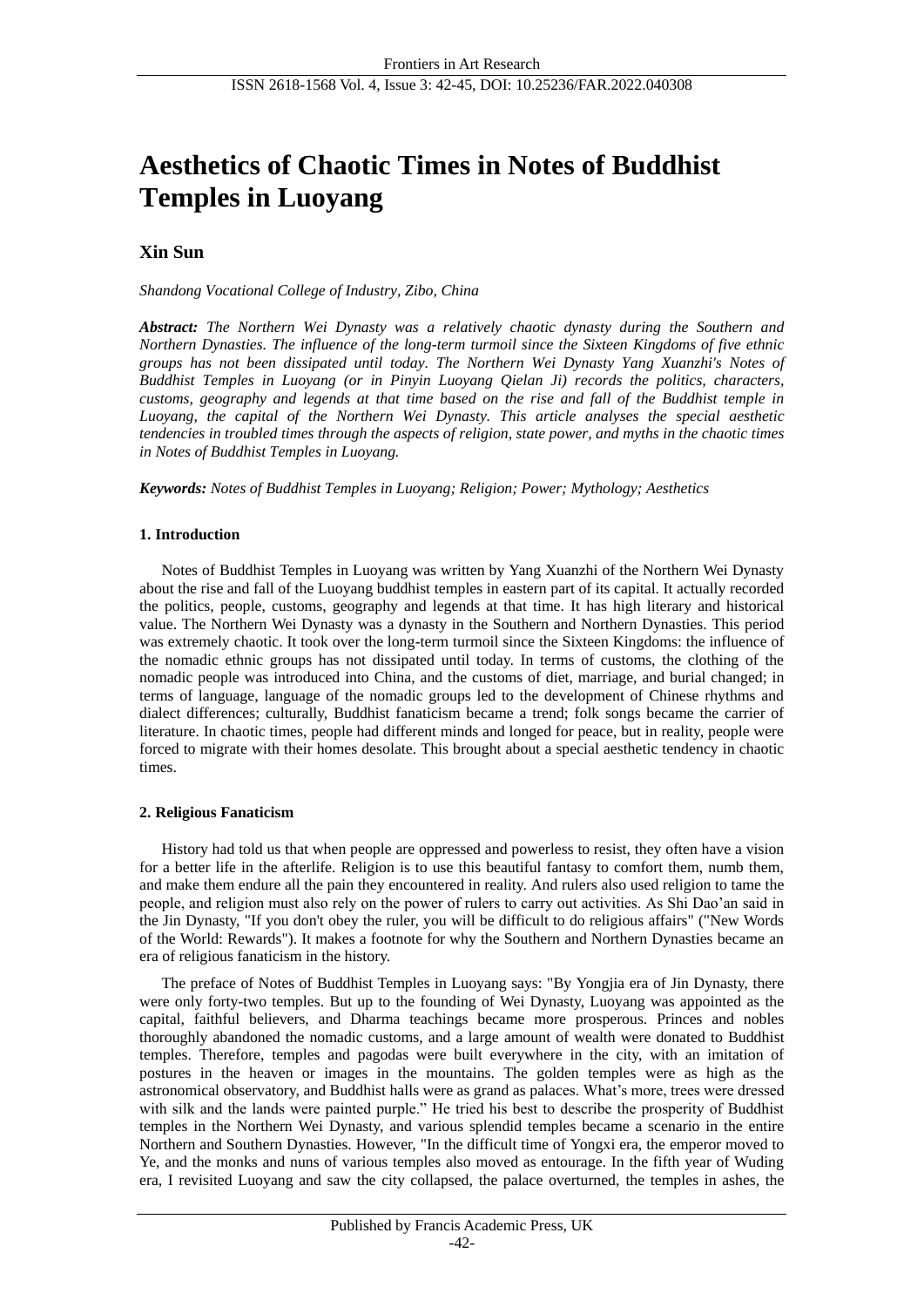# ISSN 2618-1568 Vol. 4, Issue 3: 42-45, DOI: 10.25236/FAR.2022.040308

towers mound in ruins, the walls covered with wormwood, and the alleys full of thorns. The beasts burrowed in the desert steps, the mountain birds' nest in the palace trees." the country is ruined and the mountains and rivers are broken.

The trend of religious fanaticism in the Southern and Northern Dynasties can be seen from Notes of Buddhist Temples in Luoyang, and there are three main points.

First, the prosperity splendor of the temples. In the introduction of Jingming Temple in Volume Three: Southern City, it said: "The temple is five hundred steps in all directions. Looking ahead to the Shaoshi of Songshan Mountain, it is inferior to the emperor's city. There are more than 1,000 rooms in the temple. The complex hall and multiple rooms are sparsely connected to each other. The cyan-blue platforms and purple pavilions are connected by floating roads. Although there are four seasons outside, there is no cold or heat inside." He made a detailed description of Jingming Temple. The establishment of the temple is so extravagant that "sometimes samanas from the Western Regions are seen here and sings about the Buddhist country."

Second, Buddhist worshiping of people, monks and nuns, and princes and nobles. In Notes of Buddhist Temples in Luoyang, it is not difficult to find people's enthusiasm for Buddhism. For example, Volume one: Yongning Temple wrote, "In the second month of the third year of Yongxi era, the pagoda was burned, and the emperor climbed to Lingyuntai to look at the fire... He finally went away in tears due to grief. The people from all trades came to watch the fire and the grieving sound shook the capital." Fire of a Buddhist temple aroused the attention of the capital, and even "there are three monks who went to fire and die." And there is another reason for the prosperity of Buddhist temples. We can see everywhere in Notes of Buddhist Temples in Luoyang that somebody donated his house as a temple.

Third, Buddhist features in architecture, painting and music. In Notes of Buddhist Temples in Luoyang, all kinds of observatories, temples, Buddha statues and pagodas are extremely developed. As what was recorded in the first volume, there are one large- and ten medium-sized golden statues, as well as another three with embroidered beads, five with golden weavings and two in jade. The workmanship crowned in the world." As for music painting, it is reflected in temple murals and music. The style is "carved beams and powder walls", and all kinds of "Fan chanting music" are varied.

#### **3. The Dislocation of Belief In Power**

In the context of chaotic times, power became the primary target of disputes. In chaos, there were heroes, all of whom had the ideal of taking on the great cause. For the highest power, they could kill their families. Belief in power was a subject of aesthetics in chaotic times.

During the Northern and Southern Dynasties, belief in power was sometimes mislocated, which was manifested in two ways.

(1) The literati lacked recognition of state power. The most provable example is the record in Volume 4: Fayun Temple: "Liu Baizhui, a native of Hedong, is good at making wine. During the hot summer time, he stores wine in jars exposed to the shining sun for at least ten days. After drinking the fragrant liquid, people keep drunken for almost a month. The ministers and nobles often went out for thousands of miles on errands, and the wine was presented as gifts to friends far away. The wine is called Heshang, or "wine for drinking on donkeys". In the middle of Yongxi era, Mao Hongbin, the prefect of South Qingzhou, who was bringing the wine with him, met thieves on his way. The thieves got drunk after drinking and were all captured. The wine got another name: wine for capture of thieves. A ranger says, 'what really worth frightening was not the sword, but the wine brewed by Bai Zhuichun." The disbelief of the people in state power is exaggeratedly reflected in the ranger's remarks. There are similar examples in Volume 4, as sayings like "Knights on fast horses are not so good as old women blowing flute". The aesthetic feature of power belief is that power in chaotic times is not recognized.

(2) The absence and replacement of state power. We all know that the highest form of state power is the right to rule. In the Northern and Southern Dynasties, the regimes were overthrown frequently, and the ruling power sometimes failed. When the head of a country died or was abolished, the ruling power was immediately handed over to the next successor. When the successor does not take the responsibility, the ruling power will be lost, and "a country cannot be without a master for a day", so the power is replaced by emperor's maternal relatives or close ministers. The power of the state actually forms a symbolic character, and the ruling power is generally distributed among the local governors.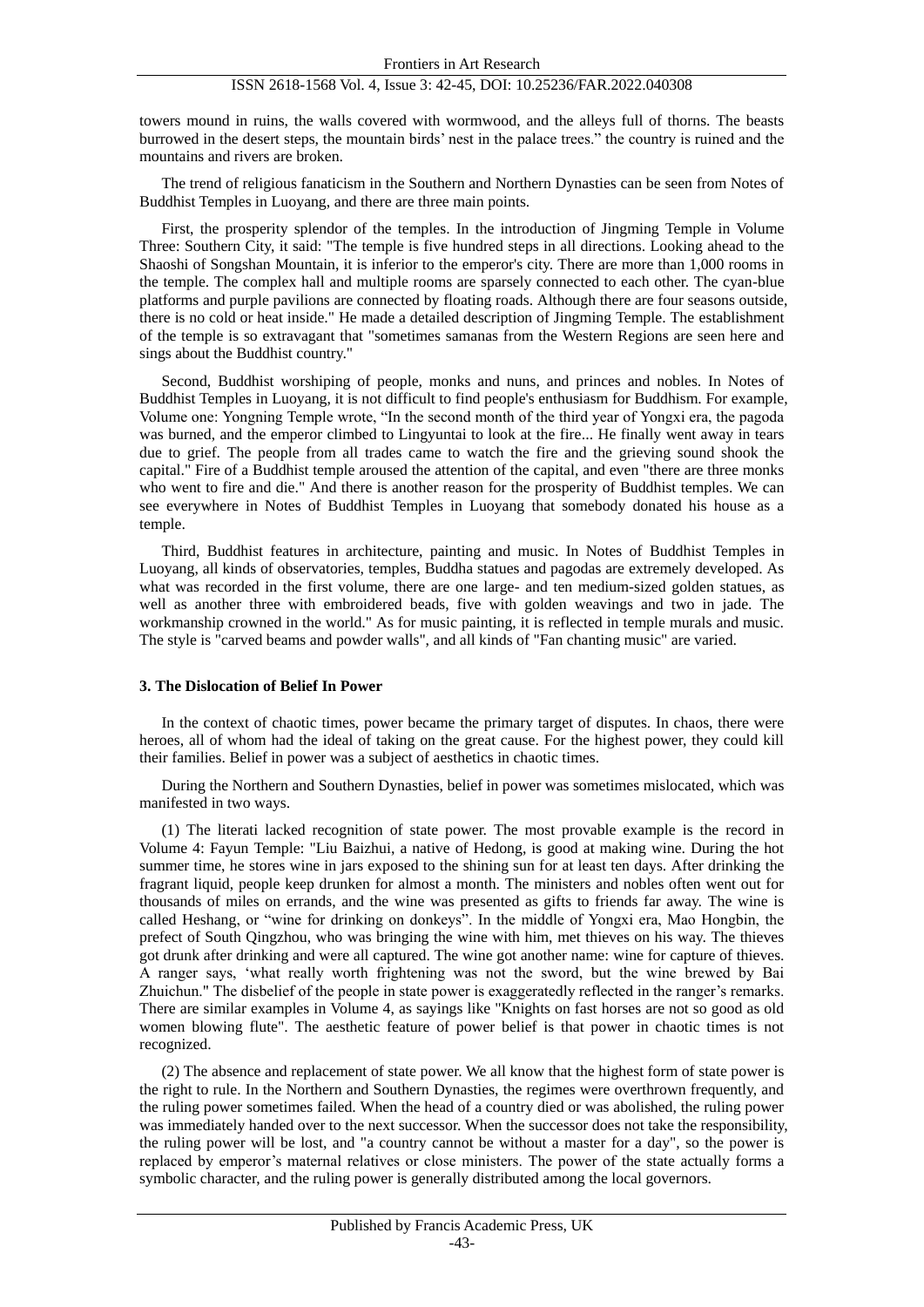## ISSN 2618-1568 Vol. 4, Issue 3: 42-45, DOI: 10.25236/FAR.2022.040308

#### **4. The Establishment of the Myth of Troubled Times**

Aesthetics in chaotic times has its own unique aesthetic category, one of which is the establishment of mythology. In the Northern and Southern Dynasties period, the prosperity of religion made it no longer difficult to establish myths in the chaotic times. Because of the interweaving of belief in nothingness and nothingness of belief, mythology was formed.

The myths in Notes of Buddhist Temples in Luoyang are mainly in Volume 5: North of the City, about the legends of foreign Buddhism, not typical of the myths of the chaotic times. We believe that there are two types of myths in chaotic times: myth of war and anecdotes. They are scattered in Notes of Buddhist Temples in Luoyang.

The myth of war, as stated in Volume 4: Fayun Temple: "Tian Sengchao is good at blowing flute, and can sing majestic songs. Cui Yanbo, the general of the expedition to the west, loves him very much. In the last years of Zhengguang era, Gaoping was lost, and the rebels led by Moqi Guinu rampaged in Jingqi areas. The Court was busy for oppression and ordered Yanbo to deal with the rebellion with 50,000 soldiers. Yanbo went to Zhangfang Bridge in the west of Luoyang City, which is the Sunset Pavilion of the Han Dynasty. The chariots and cavalry are in a row. Yanbo is in front of him with a high crown and a long sword, and Sengchao plays the hero's flute in the back. Those who hear it become brave men. For more than 20 years, the entire city has not been attacked, and the battle has not been overturned, so the court sent him with all his heart. Every time Yanbo came to the battle, he often made Sengchao play music for soldiers, and all the men in armor were enthusiastic. Yanbo entered the battle alone, as if no one was around. In two years, victories came one after another. The head of the rebel ordered archers to kill Sengchao by arrow. Yanbo grieved and mourned. Later Yanbo was caught by the random arrows and died in the army. So the 50,000-soldier division was scattered for a while."

Tian Sengchao is very good at playing music, which can make "cowards become brave", and can also make "serial successes". Music has been superb here. This is a deified blower. Cui Yanbo, the general, "was renowned for his courage and reputation. During last twenty years, he always won." This is another image of the "God of War" that has been deified; but his death made the division lose. The myth of war is presented like this in Notes of Buddhist Temples in Luoyang, and the gods are hidden in the text.

Anecdotes, such as "Hair Grows on Buddha Statues", "Buddha's sweat", "Fox Girl", and "Nightmare" that can be seen everywhere in the book. Strictly speaking, they do not have the characteristics required by mythology. However, some stories already have the framework of mythology. Let us call this kind of grotesque mythology. They were popular in the Northern and Southern Dynasties. In fact, it is influenced by religion, because they are evolved in Buddhist temples, and most of them involve gods and Buddhas. For example, Volume 2: Jingning Temple writes: "In the market area of Xiaoyi Block, there are four butchers, Liu Hu and his three brothers. In Yong'an era, the pig begs for life when Hu is about to butcher and the sound is heard by neighbours. The neighbors said that the Hu brothers fought each other and came to watch, and found it is the pig. Hu immediately donated the house as Guijue Temple, and the whole family were converted to Buddhism. In the first year of Putai, the golden statue of this temple was full of hair and eyebrows. Wei Jijing, a minister, said to people: 'this phenomenon happened during Zhang Tianxi's reign, and his regime was overthrown. This is a symptom of inauspicity.'in the next year, the emperor was abolished and died. "Pig's beg for life" and "golden images growing hair" are accidental things, but after adding man-made elements, we find that this is the frame of mythology: strange signs, prophecies-fulfillment.

From the brief description of the above three points, we have roughly sorted out the categories of aesthetics in troubled times: cultural psychology (religion), political psychology (power), and folk aesthetics (myth). Of course, the aesthetics of chaotic times cannot have and only have these three aspects.

#### **5. Conclusion**

The aesthetics of the troubled times reflected in Notes of Buddhist Temples in Luoyang was obviously intertwined with the political situation at that time. It has to be said that the ideology of aesthetics also appeared. Aesthetics in troubled times is a special aesthetics that expresses people's thoughts and emotions. In other words, it is still the same as other aesthetics, it is the explicit intuition of human's essential power.